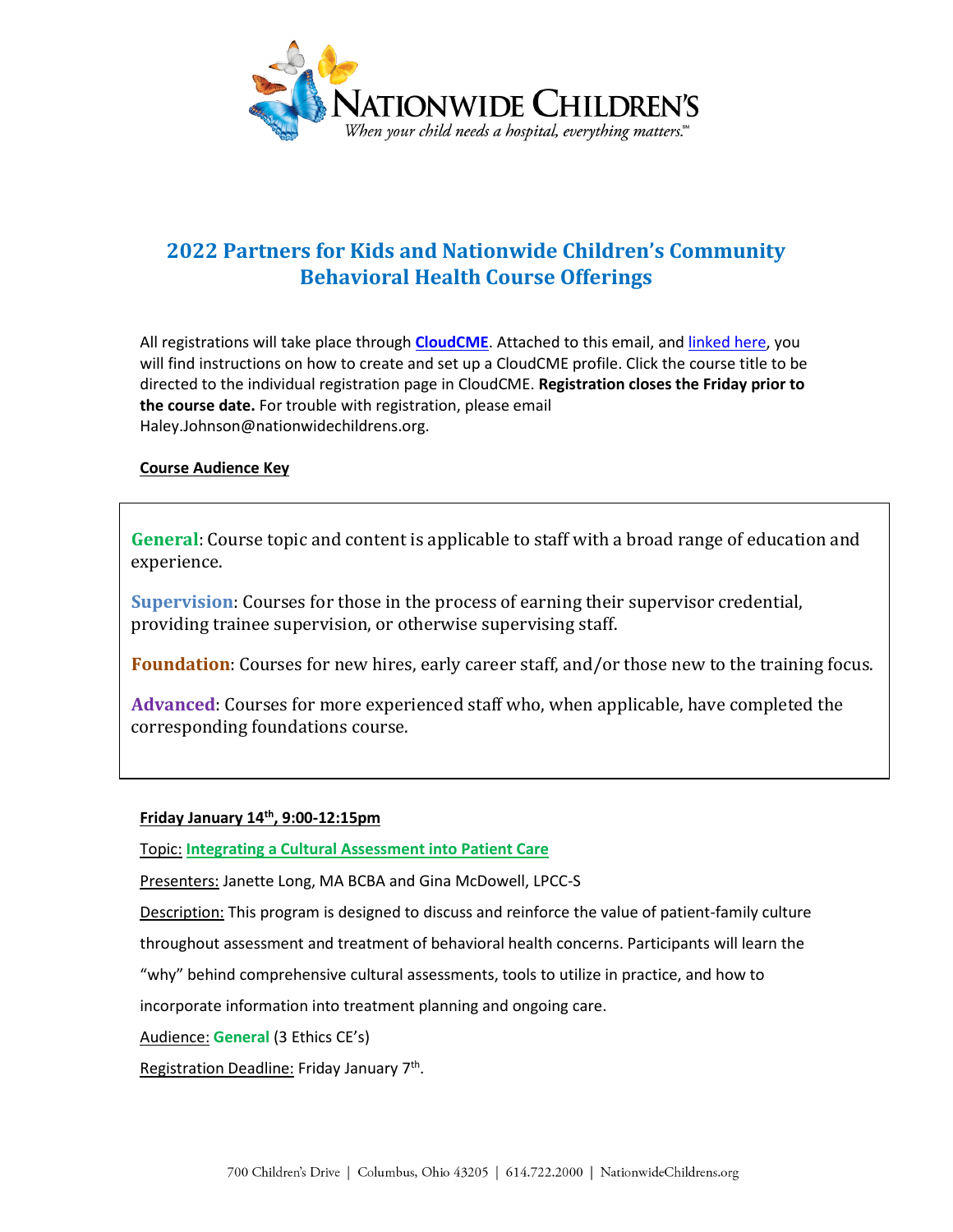

# **Friday February 11th, 9:00-12:15pm**

## Topic: **[Risk Assessment and Safety Planning](https://nationwidechildrens.cloud-cme.com/course/courseoverview?P=0&EID=19127)**

Presenters: John Ackerman, PhD, Allison DePoy, LISW-S and Jennifer Reese PsyD Description: Risk assessment and safety planning are essential components to working with patients. Clinicians must know how to accurately gather risk information in order to be able to best determine disposition and plan with the patient for next steps in keeping them safe. The Risk Assessment and Safety Planning training seeks to do this by introducing participants to evidence-based tools for gathering suicidal ideation and behaviors through the use of the Columbia Suicide Severity Rating Scale (C-SSRS). Participants will also be introduced to the Stanley-Brown Safety plan model and will learn how to co-create safety plans with their patients to assist in keeping them in the least restrictive level of care possible.

Audience: **General** (3 CE's)

Registration Deadline: Friday February 4th.

## **Friday April 8th, 9:00-12:15pm**

## Topic: **[Impact of a Global Pandemic on Our Youth](https://nationwidechildrens.cloud-cme.com/course/courseoverview?P=0&EID=19128)**

Presenters: John Ackerman, PhD and Gina McDowell, LPCC-S

Description: The past 2 years of a global pandemic have had a significant impact on youth, with more and more literature being produced to help us understand the how's and whys. We will provide an overview of the latest research findings on the effects of the pandemic on youth, ways in which mental health professionals can make a difference and resources available for support.

Audience: **General** (3 CE's)

Registration Deadline: Friday April 1st.

## **Friday May 13th, 9:00-12:00pm**

Topic: **[Foundations of Supervision](https://nationwidechildrens.cloud-cme.com/course/courseoverview?P=0&EID=19129)**

Presenter: Allison DePoy, LISW-S

Description: Building a great supervisory practice begins with the right building blocks, the first of which is recognizing supervision practice as a distinct professional activity. This course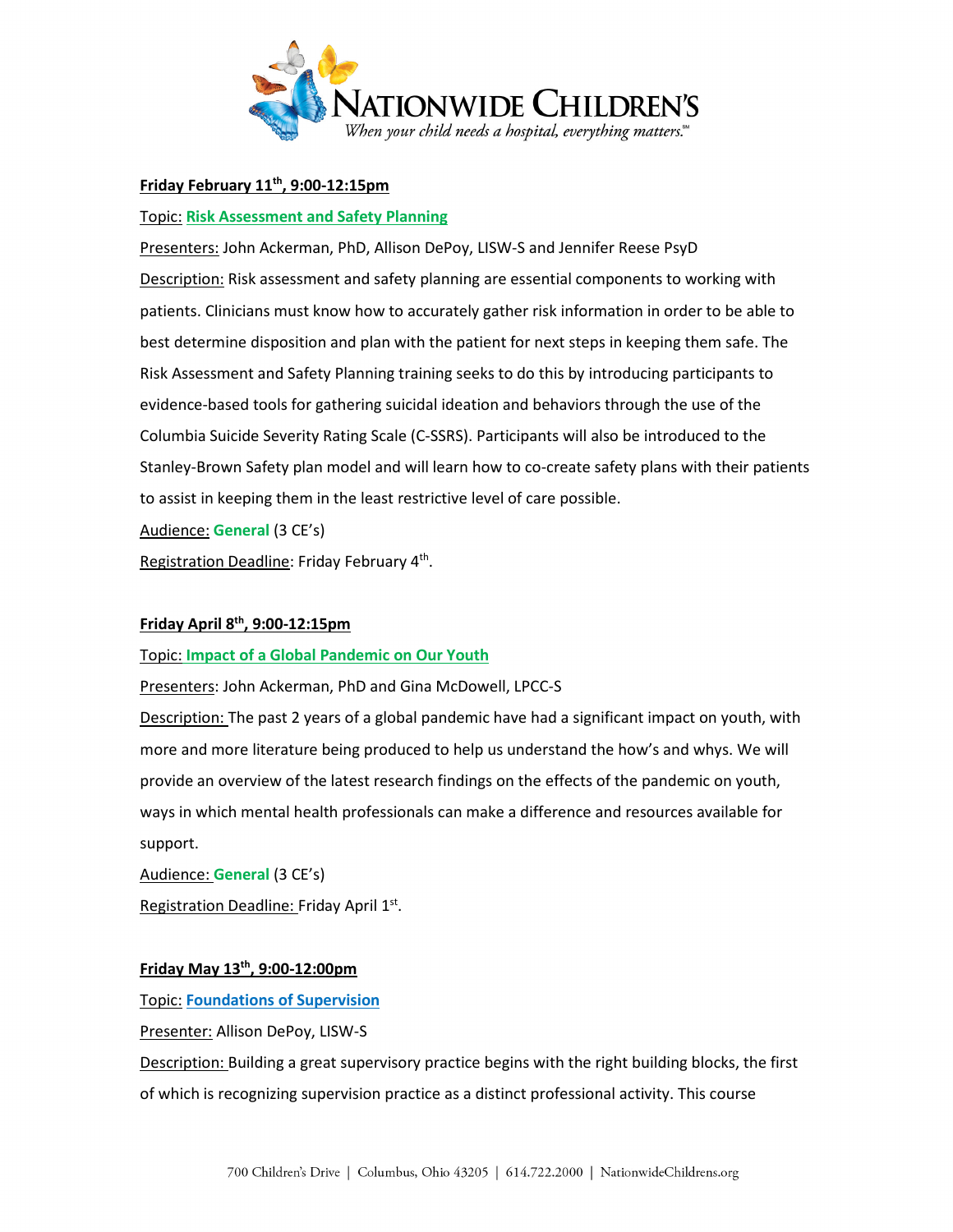

outlines the importance of competency-based clinical supervision and how supervisors can utilize competencies to coach and evaluate supervisees. Supervisors will also gain insight into how to set up a learning environment conducive to supportive and ethical supervisory practices including giving and receiving feedback, addressing supervisee concerns, and managing dual relationships. This course is designed for those in a clinical supervisory role and those seeking to obtain supervisory designation.

Audience: **Supervision** (3 Supervision CE's) Registration Deadline: Friday May 6th.

## **Friday June 3rd, 9:00-12:15pm**

Topic: **[Maintaining Suicidal Youth in Outpatient Care: An Introduction to the SAFETY Model](https://nationwidechildrens.cloud-cme.com/course/courseoverview?P=0&EID=22285)** Presenter: Jennifer Hughes, PhD

Description: SAFETY is a youth and family centered cognitive-behavioral treatment that is informed by dialectical-behavioral therapy (DBT). SAFETY, as a 12-week treatment, is provided to youth and families after a youth has made a suicide attempt or engaged in repeated deliberate self-harm (e.g. cutting or burning self, serious banging of head). The goals of SAFETY including increasing safety, helping youth build lives that they want to live, and assisting parents and caregivers in supporting and protecting youth. SAFETY includes counseling and support aimed at decreasing access to potentially lethal/dangerous methods of suicide/self-harm. Audience: **Advanced** (3 CE's)

Registration Deadline: Tuesday May 31<sup>st</sup>.

# **Friday June 10th, 8:30-4:30pm**

Topic: **[Using Unified Protocols for Treating Children with Emotional Disorders](https://nationwidechildrens.cloud-cme.com/course/courseoverview?P=0&EID=19137)**

Presenters: Allison DePoy, LISW-S, Alana Leever, PsyD, William Leever, PsyD and Gina McDowell, LPCC-S

Description: This is also called the "Emotion Detectives" program, which reflects the guiding treatment metaphor: teaching children to "solve the mystery of their emotions," as detectives might. The UP-C is intended to reduce the intensity and frequency of symptoms common to youth with emotional disorders by using core evidence-based treatment strategies in a broad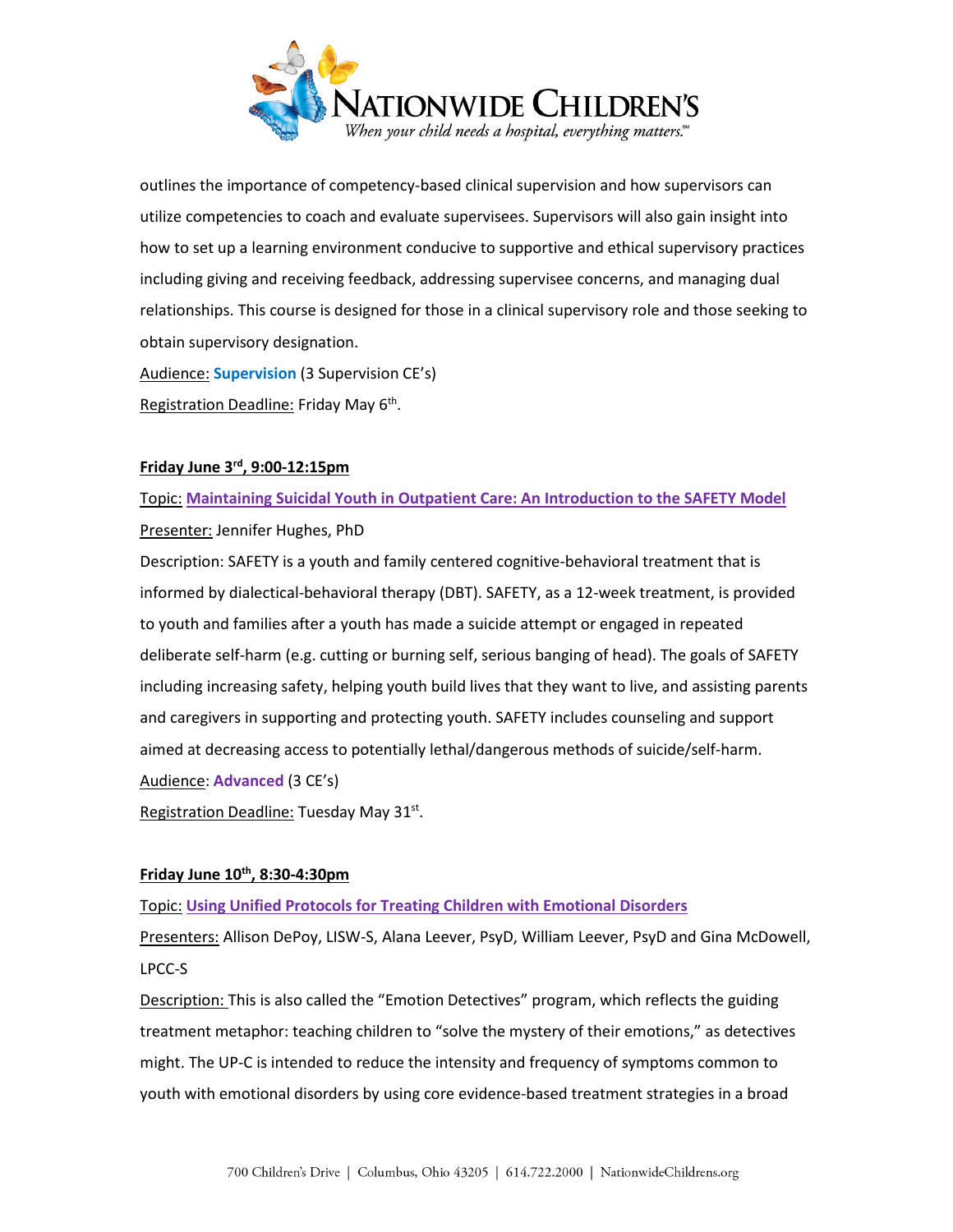

manner that applies to a wide range of aversive emotional experiences characteristic of youth emotional disorders (i.e., anxiety, depression, other internalizing disorders). Time will also be spent reviewing applicability of the model to children with behavioral difficulties.

Audience: **Advanced** (7 CE's)

Registration Deadline: Friday June 3rd.

## **Friday July 8th, 8:30-4:30pm**

Topic: **[Using Unified Protocols for Treating Adolescents](https://nationwidechildrens.cloud-cme.com/course/courseoverview?P=0&EID=19138) with Emotional Disorders**

Presenters: Allison DePoy, LISW-S, Alana Leever, PsyD, William Leever, PsyD and Gina McDowell, LPCC-S

Description: The evidence-based, transdiagnostic treatment skills presented may be applied by therapists to adolescents with a wide variety of emotional disorders. Some of the disorders that may be targeted include anxiety disorders and depressive disorders. This treatment is flexible enough for use with some trauma and stress-related disorders (including adjustment disorders), somatic symptom disorders, tic disorders and obsessive-compulsive disorders. The intervention techniques may be particularly useful for adolescents presenting with multiple emotional disorders or mixed/subclinical symptoms of several emotional disorders.

Audience: **Advanced** (7 CE's)

Registration Deadline: Friday July 1<sup>st</sup>.

# **Friday August 12th 9:00-12:15pm**

# Topic: **[Working With LGBTQ+ Youth](https://nationwidechildrens.cloud-cme.com/course/courseoverview?P=0&EID=19139)**

Presenters: Molly Green LSW, Gina Minot LISW-S, and Heather Thobe LPCC-S

Description: This training will provide an overview of concepts including gender identity, gender expression, sex, and sexuality, including recommended terminology. Presenters will also provide guidance around effective and affirming assessment of these factors, as well as when and how to integrate these into mental health treatment.

Audience: **General** (3 CE's)

Registration Deadline: Friday August 5<sup>th</sup>.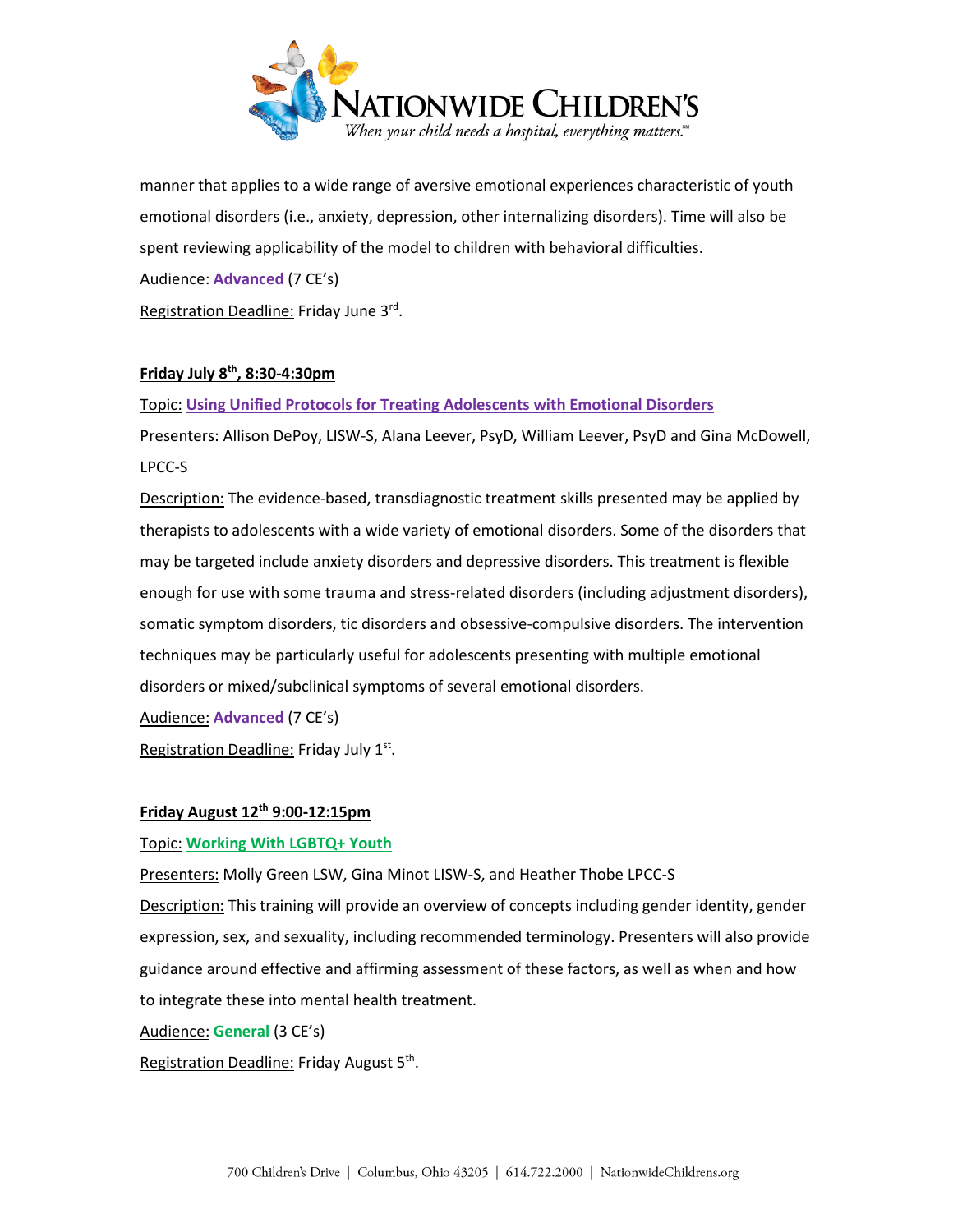

# **Friday September 9th 9:00-12:15pm**

Topic: **[Emotional and Mood Disorders in Children and Adolescents](https://nationwidechildrens.cloud-cme.com/course/courseoverview?P=0&EID=22286)** Presenter: Jennifer Hughes, PhD Description: still to come. Audience: **General** (3 CE's) Registration Deadline: Friday September 2<sup>nd</sup>.

## **Friday October 14th 9:00-12:15pm**

Topic: **[The Practice of Ethical and Responsible Reporting of Suspected Abuse and Neglect](https://nationwidechildrens.cloud-cme.com/course/courseoverview?P=0&EID=22288)** Presenters: Allie DePoy, LISW-S, Christy Lumpkins, LISW-S, Karen Tabern PsyD, and Shari Uncapher LISW-S

Description: During this training, professionals are given the opportunity to better understand their role as mandated reporters of suspected abuse and neglect. Program participants will engage in ethical discussions throughout the training to enhance critical thinking and problem solving around the gray areas of suspected abuse and neglect reporting and documentation. Additionally, participants will be given the opportunity to practice case formulation and teach back learned materials to other participants through case scenarios.

Audience: **General** (3 Ethics CE's)

Registration Deadline: Friday October 7<sup>th</sup>.

## **Friday November 11th 9:00-12:15pm**

Topic: **[Meeting the Needs of ASD and IDD Behavioral Health Patients](https://nationwidechildrens.cloud-cme.com/course/courseoverview?P=0&EID=22290)**

Presenter: Cara Inglis, PsyD

Description: Clients with high functioning ASD can be successfully maintained in typical outpatient treatment settings when practitioners have the knowledge and confidence to do so. Many practitioners already have a great foundational knowledge of CBT, and with some adaptations to typical CBT can lead clients with ASD and their families to successful outcomes. This training will help practitioners to better understand ASD and adapt their current skills to meet the unique needs of children/adolescents with ASD. Learners will increase their comfort